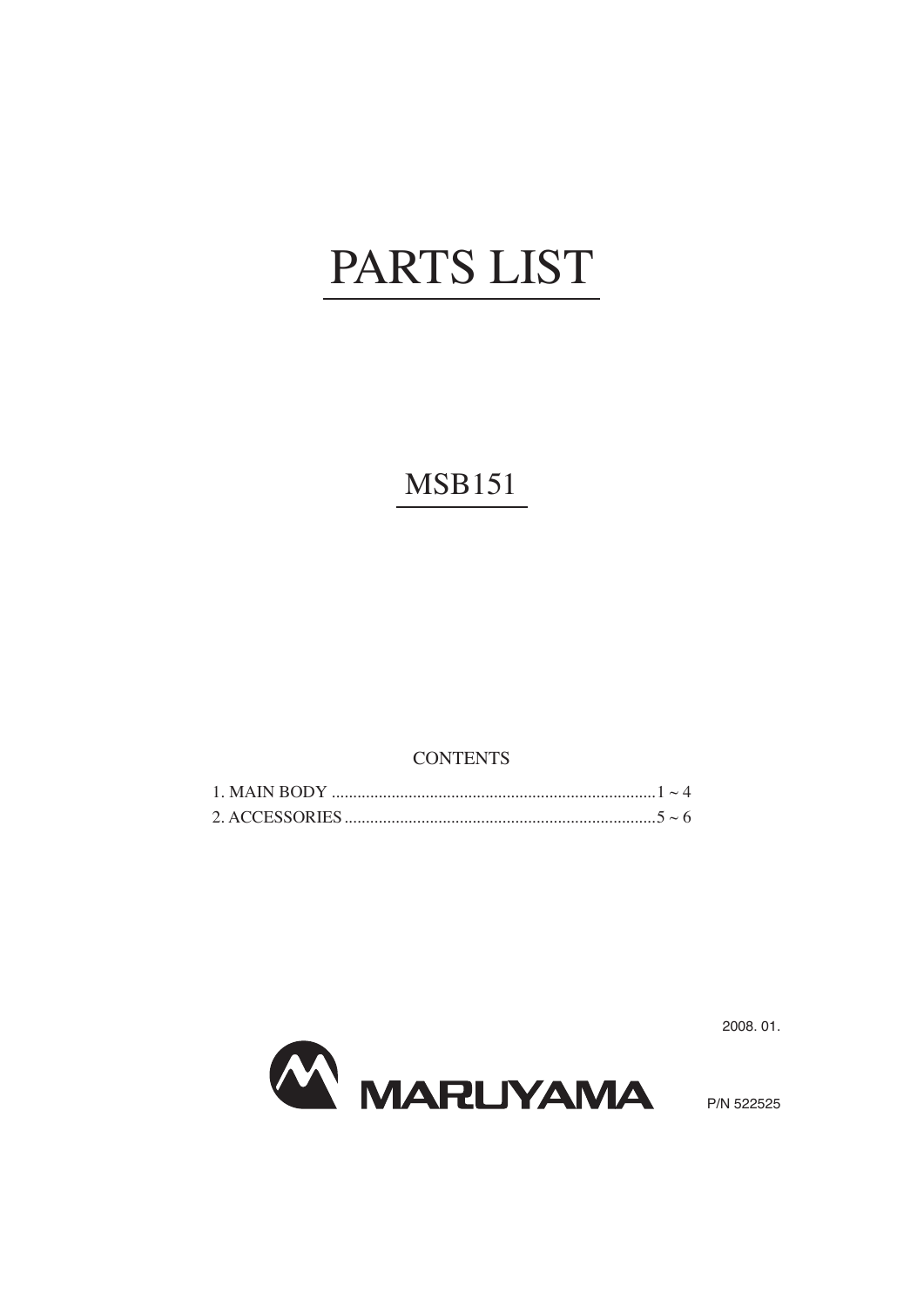1. MSB151 MAIN BODY

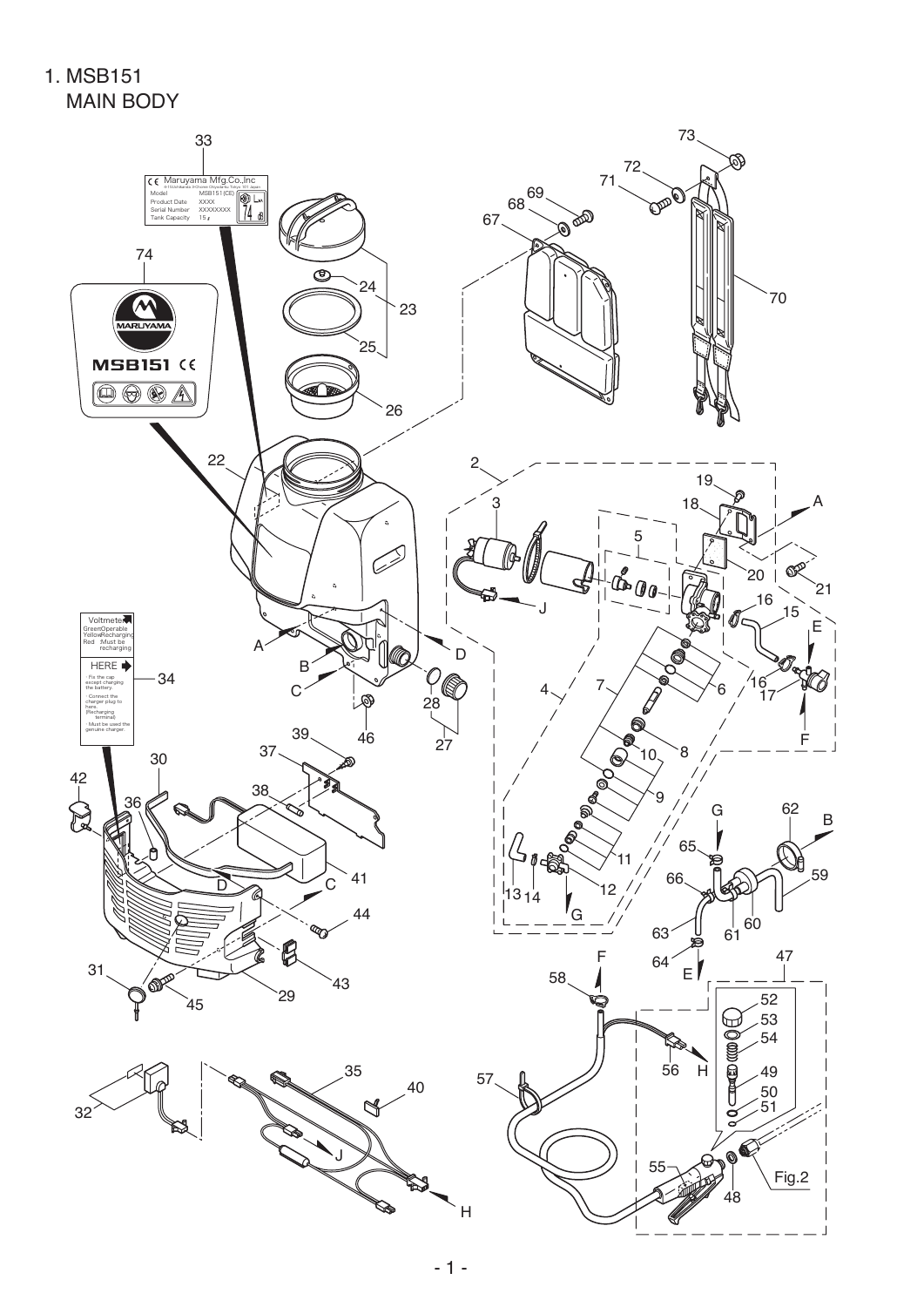| Ref. No. | Part No. | Part Name                      | $Q'$ ty        | Remarks     |
|----------|----------|--------------------------------|----------------|-------------|
| $1 - 1$  | 354967   | <b>MSB151</b>                  | 1              |             |
| $1 - 2$  | 127125   | Pump Ass'y                     | 1              | Incl.2-20   |
| $1 - 3$  | 127120   | Motor                          | 1              |             |
| $1 - 4$  | 403168   | Pump                           | 1              | $Incl.5-14$ |
| $1-5$    | 641928   | Camshaft Ass'y                 | 1              |             |
|          |          |                                |                |             |
| $1-6$    | 409681   | Seal Set                       | 1              |             |
| $1 - 7$  | 599682   | Packing Set                    | 1              |             |
| $1 - 8$  | 123256   | Seal Retainer                  | 1              |             |
| $1-9$    | 641931   | A Block Ass'y                  | 1              | Incl.10     |
| $1 - 10$ | 121434   | <b>Piston Packing</b>          | 1              |             |
|          |          |                                |                |             |
| $1 - 11$ | 599680   | <b>B Block Ass'y</b>           | 1              |             |
| $1 - 12$ | 116287   | Manifold Ass'y                 | 1              |             |
| $1 - 13$ | 125901   | Cap                            | 1              |             |
| $1 - 14$ | 043832   | <b>Band</b>                    | 1              |             |
| $1 - 15$ | 125873   | Hose                           | 1              |             |
|          |          |                                |                |             |
| $1 - 16$ | 127631   | Hose Clamp                     | $\overline{c}$ |             |
| $1 - 17$ | 123290   | Pressure Regulator Valve Ass'y | 1              |             |
| $1 - 18$ | 125889   | Plate                          | 1              |             |
| $1 - 19$ | 123461   | Fastener                       | $\overline{c}$ |             |
| $1 - 20$ | 116304   | <b>Buffer</b>                  | 1              |             |
|          |          |                                |                |             |
| $1 - 21$ | 126760   | Screw                          | $\sqrt{2}$     | M6X10       |
| $1 - 22$ | 126240   | <b>Chemical Tank</b>           | 1              |             |
| $1 - 23$ | 125876   | Cap, Chemical Tank             | 1              | Incl.24,25  |
| $1 - 24$ | 126668   | Valve                          | 1              |             |
| $1 - 25$ | 123216   | Packing                        | 1              |             |
|          |          |                                |                |             |
| $1 - 26$ | 123217   | Strainer                       | 1              |             |
| $1 - 27$ | 123417   | Cap Ass'y                      | 1              | Incl.28     |
| $1 - 28$ | 123418   | Packing                        | 1              |             |
| $1 - 29$ | 127386   | <b>Bracket</b>                 | 1              |             |
| $1 - 30$ | 125884   | Packing                        | $\mathbf{1}$   |             |
|          |          |                                |                |             |
| $1 - 31$ | 126247   | Cap                            | 1              |             |
| $1 - 32$ | 124384   | <b>Battery Checker Ass'y</b>   | 1              |             |
| $1 - 33$ | 127393   | Label                          | 1              |             |
| $1 - 34$ | 127467   | Label                          | 1              |             |
| $1 - 35$ | 124329   | <b>Wire Harness</b>            | 1              |             |
|          |          |                                |                |             |
| $1 - 36$ | 127391   | Tube                           | 1              |             |
| $1 - 37$ | 125887   | Cover                          | 1              |             |
| $1 - 38$ | 115385   | Fuse                           | 1              |             |
| $1 - 39$ | 127388   | Screw                          | $\mathbf{2}$   | 5X12        |
| $1 - 40$ | 146127   | Clamp                          | 1              |             |
|          |          |                                |                |             |
| $1 - 41$ | 127122   | <b>Battery</b>                 | $\mathbf{1}$   |             |
| $1 - 42$ | 126750   | Cap                            | 1              |             |
| $1 - 43$ | 127397   | Plug                           | 1              |             |
| $1 - 44$ | 127389   | <b>Screw</b>                   | $\overline{c}$ | M6X10       |
| $1 - 45$ | 127390   | Screw                          | $\overline{2}$ | M6X25       |
|          |          |                                |                |             |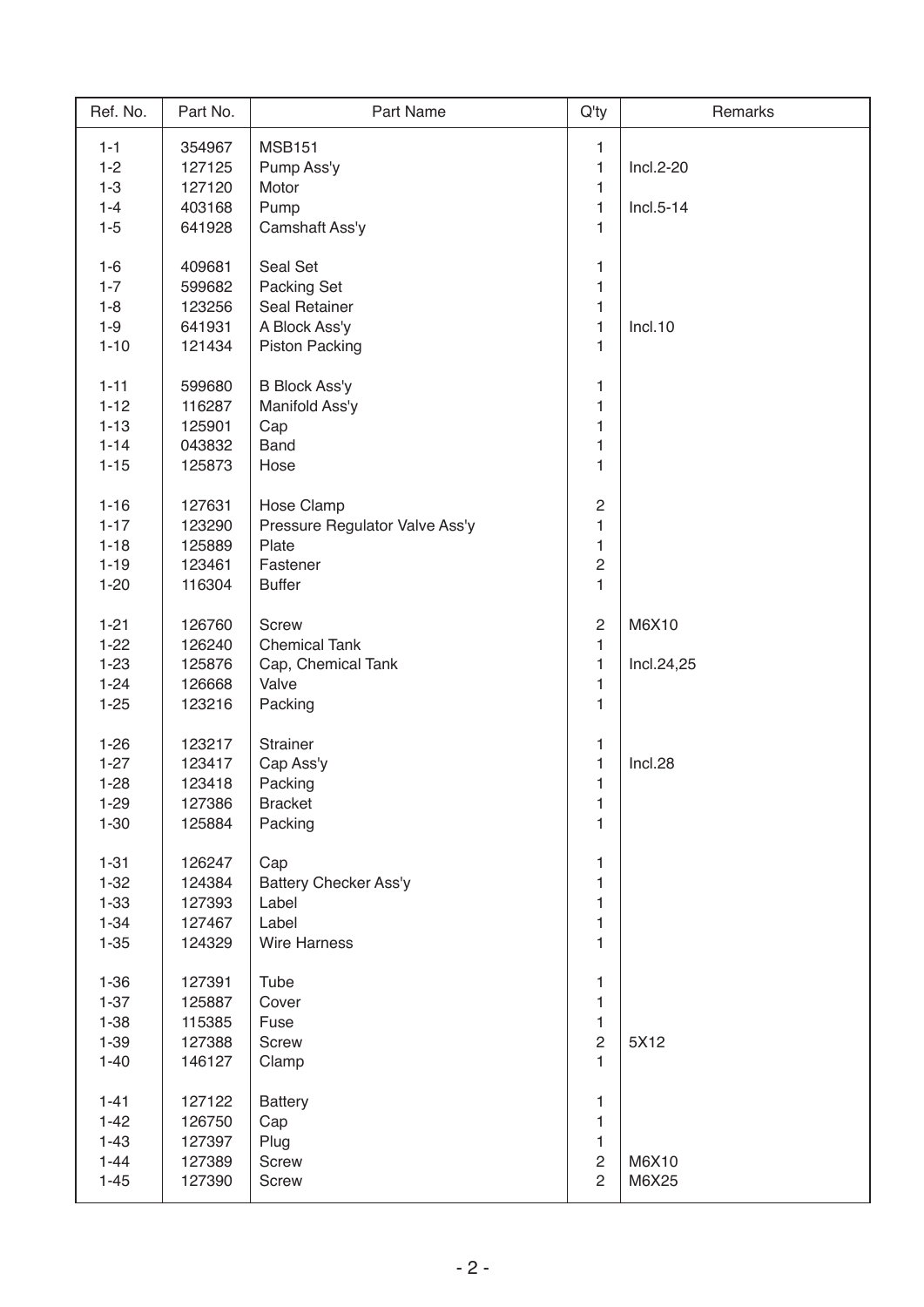1. MSB151 MAIN BODY

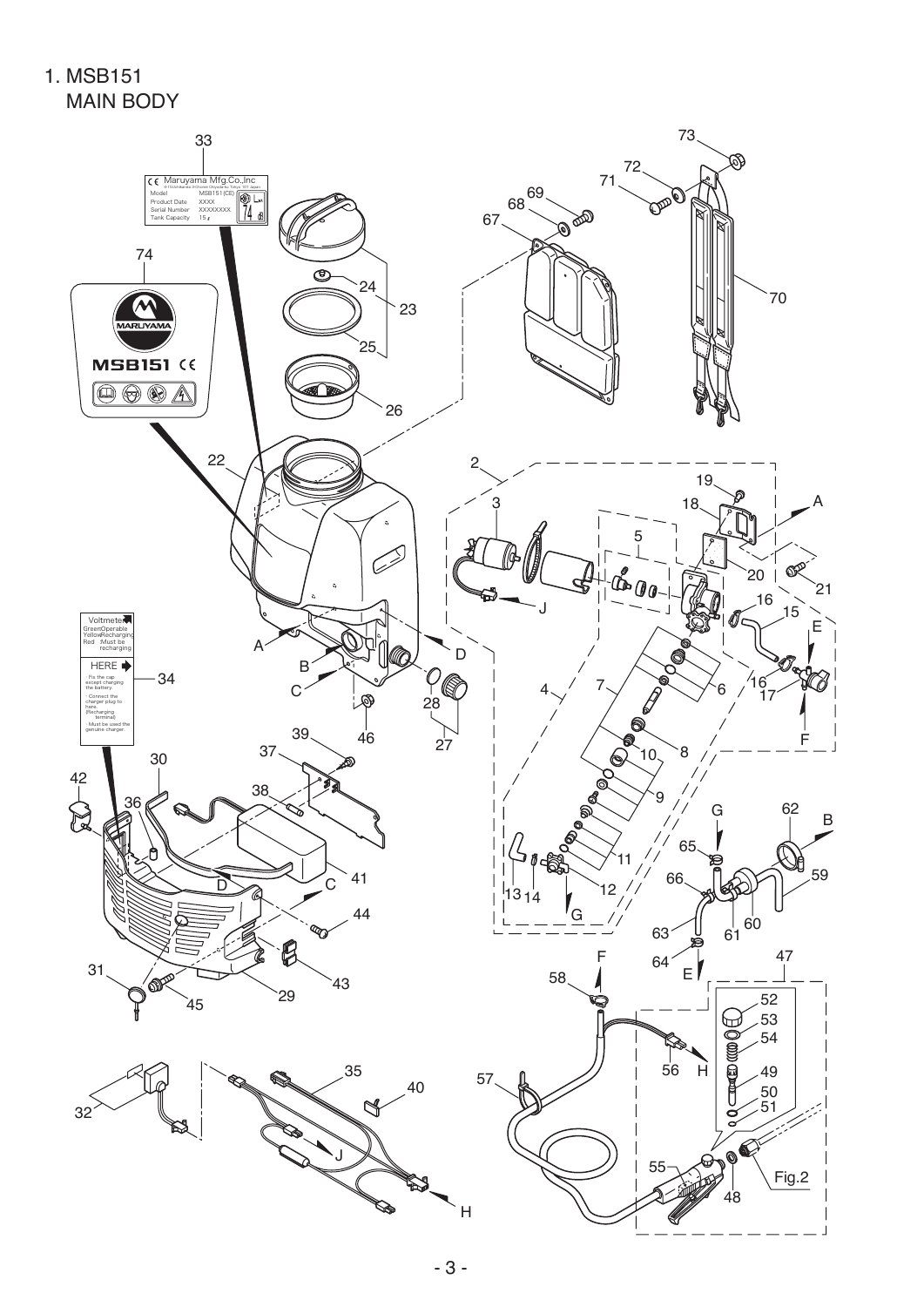| Ref. No. | Part No. | Part Name          | Q'ty                    | Remarks        |
|----------|----------|--------------------|-------------------------|----------------|
| $1 - 46$ | 126756   | <b>Nut</b>         | $\sqrt{2}$              | M <sub>6</sub> |
| $1 - 47$ | 642038   | Hand Nozzle Ass'y  | $\mathbf{1}$            | Incl.48-56     |
| $1 - 48$ | 115865   | Packing            | $\mathbf 1$             |                |
| $1 - 49$ | 117547   | Valve              | $\mathbf{1}$            |                |
| $1 - 50$ | 124612   | O-Ring             | $\mathbf{1}$            |                |
|          |          |                    |                         |                |
| $1 - 51$ | 014194   | O-Ring             | 1                       |                |
| $1 - 52$ | 117070   | Cap                | $\mathbf 1$             |                |
| $1 - 53$ | 116670   | Packing            | $\mathbf{1}$            |                |
| $1 - 54$ | 117074   | Spring             | $\mathbf{1}$            |                |
| $1 - 55$ | 117549   | Switch             | $\mathbf{1}$            |                |
| $1 - 56$ | 116013   | Connector          | 1                       |                |
| $1 - 57$ | 107046   | <b>Band</b>        | $\mathbf 1$             |                |
| $1 - 58$ |          |                    | $\mathbf 1$             |                |
|          | 127631   | Hose Clamp         |                         |                |
| $1 - 59$ | 125902   | Hose               | $\mathbf 1$             |                |
| $1 - 60$ | 125903   | <b>Hose Boots</b>  | $\mathbf{1}$            |                |
| $1 - 61$ | 103033   | <b>Band</b>        | $\mathbf 1$             |                |
| $1 - 62$ | 124813   | <b>Band</b>        | $\mathbf{1}$            |                |
| $1 - 63$ | 124385   | Hose               | $\mathbf{1}$            |                |
| $1 - 64$ | 112530   | <b>Band</b>        | 1                       |                |
| $1 - 65$ | 043832   | <b>Band</b>        | $\mathbf{1}$            |                |
|          |          |                    |                         |                |
| $1 - 66$ | 127241   | <b>Band</b>        | $\mathbf 1$             |                |
| $1 - 67$ | 123227   | <b>Cushion Pad</b> | 1                       |                |
| $1 - 68$ | 106352   | Packing            | $\overline{4}$          |                |
| $1 - 69$ | 126758   | Screw              | $\overline{\mathbf{4}}$ | M6X8           |
| $1 - 70$ | 126308   | Knapsack Band      | 1                       |                |
| $1 - 71$ | 127221   | Screw              | 1                       | M6X16          |
| $1 - 72$ | 127224   | Washer             | $\mathbf 1$             |                |
| $1 - 73$ | 127237   | Nut                | $\mathbf{1}$            | M <sub>6</sub> |
| $1 - 74$ | 127392   | Label              | 1                       |                |
|          |          |                    |                         |                |
|          |          |                    |                         |                |
|          |          |                    |                         |                |
|          |          |                    |                         |                |
|          |          |                    |                         |                |
|          |          |                    |                         |                |
|          |          |                    |                         |                |
|          |          |                    |                         |                |
|          |          |                    |                         |                |
|          |          |                    |                         |                |
|          |          |                    |                         |                |
|          |          |                    |                         |                |
|          |          |                    |                         |                |
|          |          |                    |                         |                |
|          |          |                    |                         |                |
|          |          |                    |                         |                |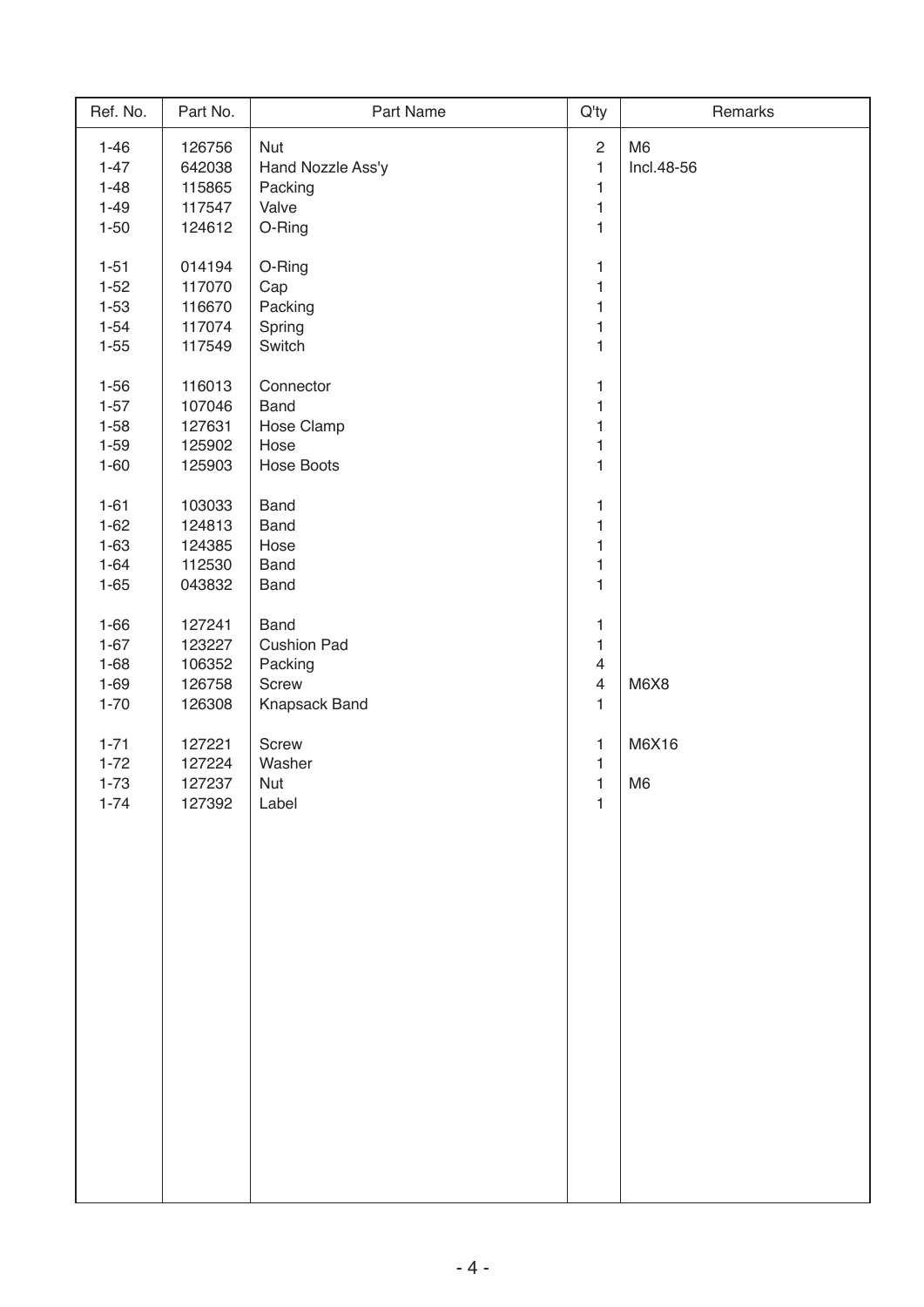